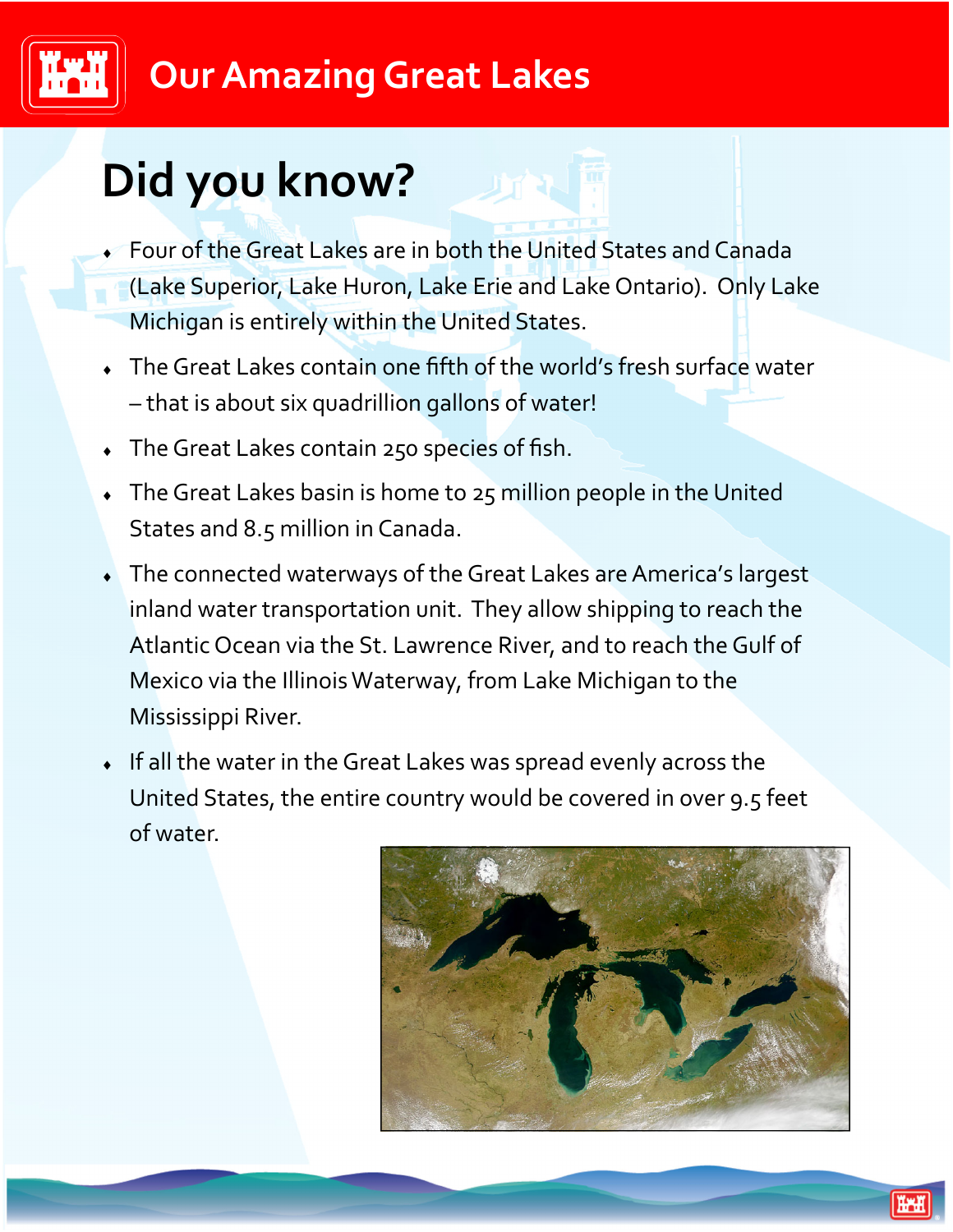

#### **Lake Ontario**

- $\bullet$  Lake Ontario is the fifth largest of the Great Lakes and ranks as the 17<sup>th</sup> largest lake in the world.
- Lake Ontario has the smallest surface area of the Great Lakes (7,340 square miles).



 The oldest lighthouse on the U.S. side of the Great Lakes is along Lake Ontario's shore at Fort Niagara. It was completed in 1818.

#### **Lake Erie**

- $\bullet$  Lake Erie is the fourth largest of the Great Lakes and ranks as the 13<sup>th</sup> largest lake in the world.
- Lake Erie is the shallowest and warmest of the Great Lakes.
- ◆ Winds have been known to produce large, short-term differences between water levels at the eastern and western ends of Lake Erie. The record differential is know to be more than 16 feet.



#### **Lake Michigan**



- Lake Michigan is the third largest of the Great Lakes and ranks as the fifth largest lake in the world.
- Lake Michigan's finger‐like formation impacts water flow. Water entering the lake circulates slowly and on average remains there for 99 years before leaving the basin through the Straits of Mackinac.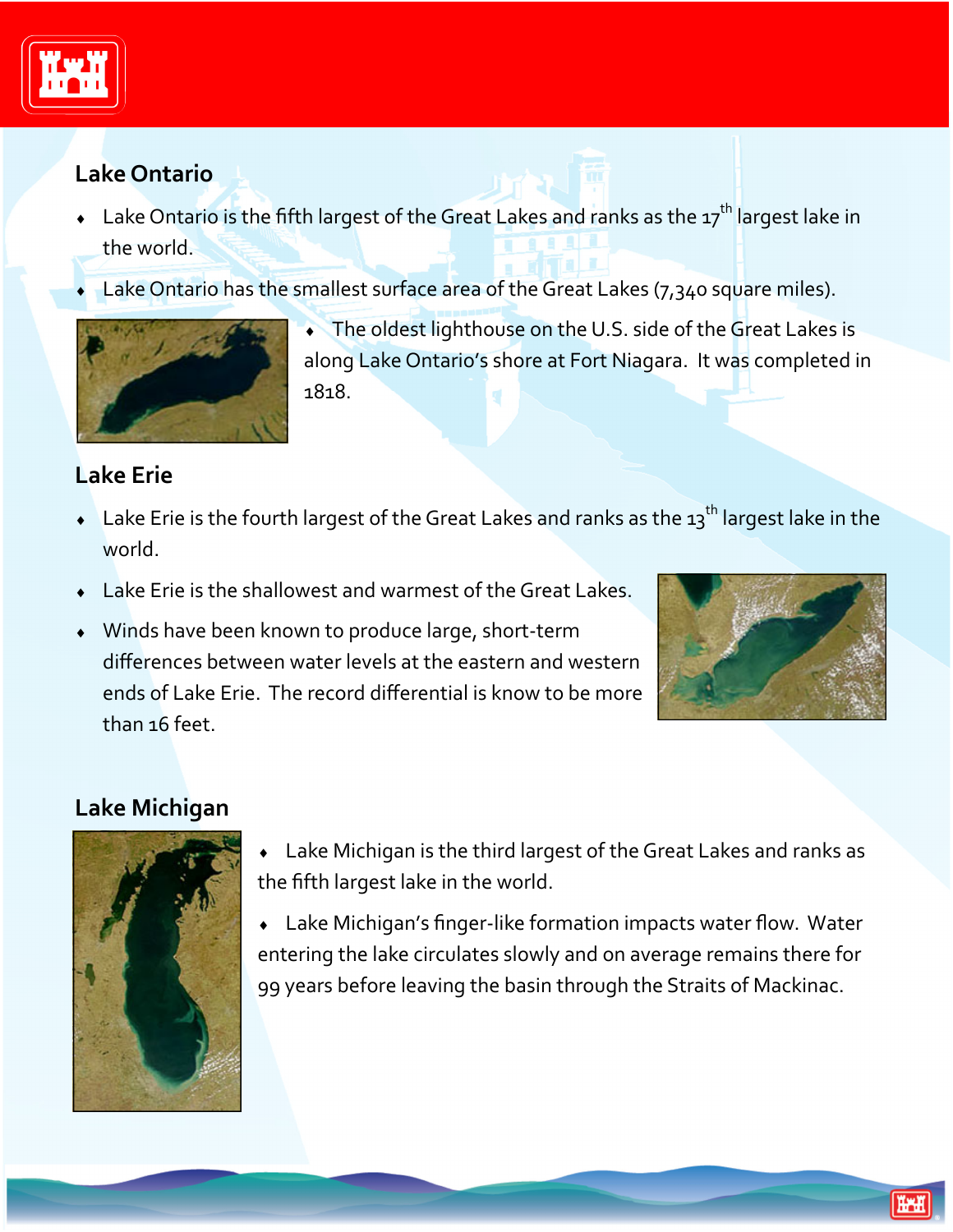

#### **Lake Huron**

- Lake Huron is the second largest of the Great Lakes and ranks as the fourth largest lake in the world.
- There are more than 30,000 islands in Lake Huron, including the world's largest freshwater island, Manitoulin Island.



 $\bullet$  Including island shorelines, Lake Huron has the longest shoreline at 3,827 miles of any of the Great Lakes.

#### **Lake Superior**

- Lake Superior is the largest of the Great Lakes and ranks as the largest lake by surface area in the world. (Lake Baikal in Russia is the largest in volume).
- Lake Superior contains 10 percent of the earth's fresh water.
- Waves in Lake Superior have been known to reach more than 20 feet in height.
- Lake Superior does not move by tides, but by weather. A combination of winds and high air pressure produces a tidal-like rise and fall called a seiche (saysh).